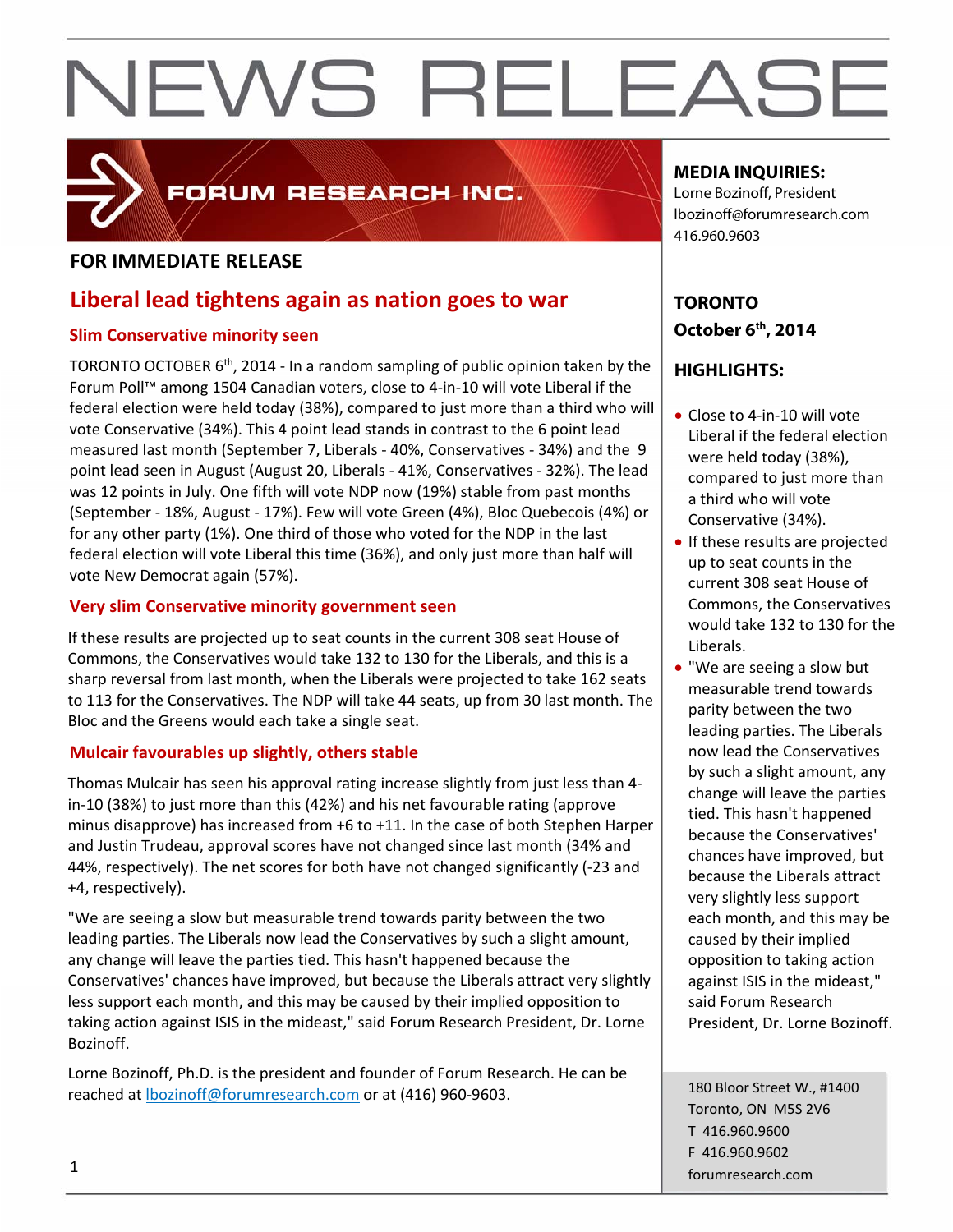#### **Methodology**

The Forum Poll™ was conducted by Forum Research with the results based on an interactive voice response telephone survey of 1504 randomly selected Canadians 18 years of age or older. The poll was conducted on October 3‐5th, 2014.

**FORUM RESEARCH INC.** 

Results based on the total sample are considered accurate +/‐ 2.5%, 19 times out of 20. Subsample results will be less accurate. Margins of error for subsample (such as age, gender) results are available at www.forumresearch.com/samplestim.asp

Where appropriate, the data has been statistically weighted by age, region, and other variables to ensure that the sample reflects the actual population according to the latest Census data.

This research is not necessarily predictive of future outcomes, but rather, captures opinion at one point in time. Forum Research conducted this poll as a public service and to demonstrate our survey research capabilities. Forum houses its poll results in the Data Library of the Department of Political Science at the University of Toronto.

With offices across Canada and around the world, 100% Canadian‐owned Forum Research is one of the country's leading survey research firms. This Forum Poll™and other polls may be found at Forum's poll archive at www.forumresearch.com/polls.asp

**MEDIA INQUIRIES:** 

Lorne Bozinoff, President lbozinoff@forumresearch.com 416.960.9603

**TORONTO October 6th, 2014** 

180 Bloor Street W., #1400 Toronto, ON M5S 2V6 T 416.960.9600 F 416.960.9602 example to the contract of the contract of the contract of the contract of the contract of the contract of the contract of the contract of the contract of the contract of the contract of the contract of the contract of the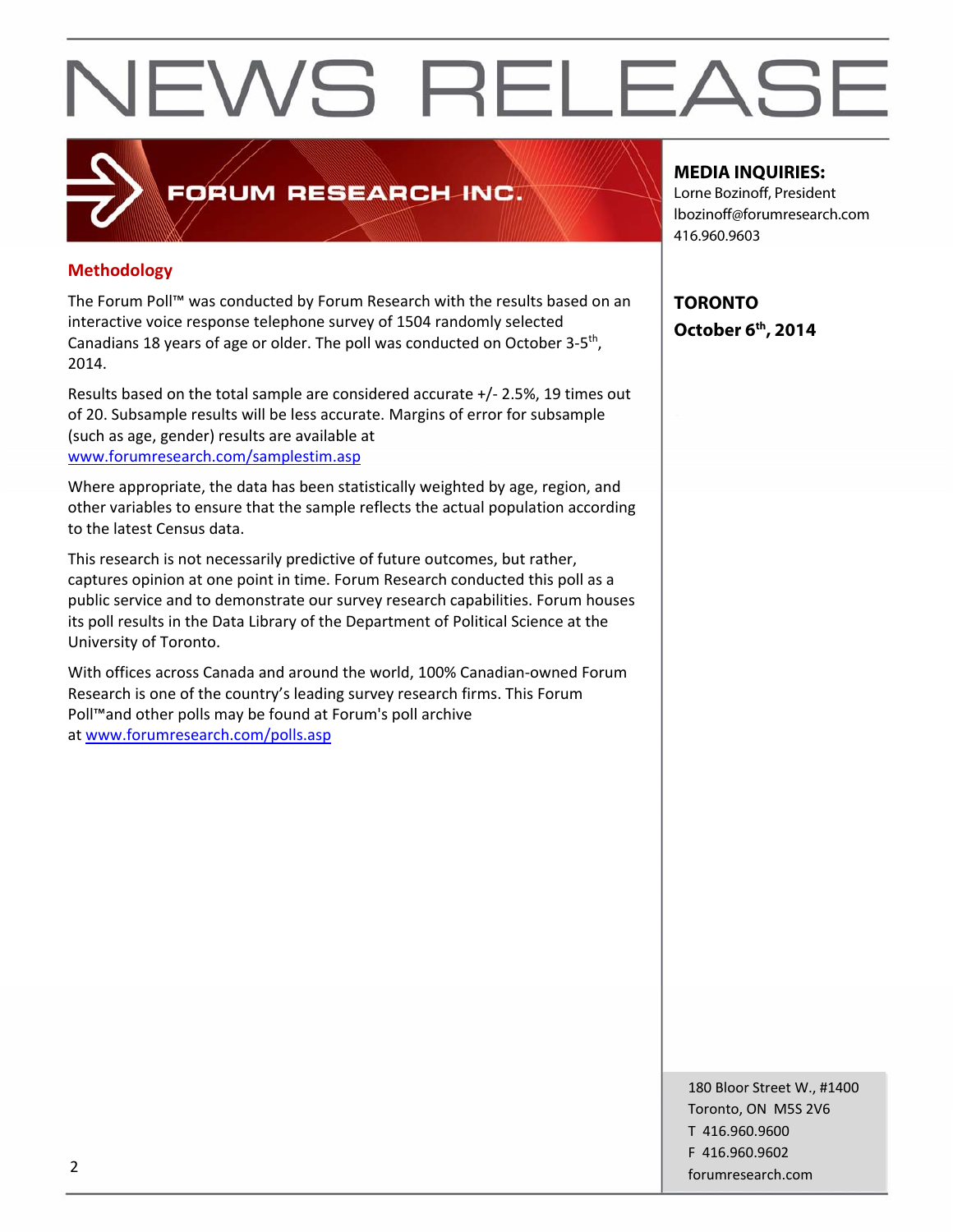#### *Federal Party Preference Trending*

*[Decided/Leaning]*

| %                                             | Sample | <b>Cons</b> | Lib | <b>NDP</b> | <b>Green</b>   | <b>Bloc</b>    | <b>Other</b>   |
|-----------------------------------------------|--------|-------------|-----|------------|----------------|----------------|----------------|
| Oct. 5-8 <sup>th</sup> , 2014                 | 1504   | 34          | 38  | 19         | $\overline{4}$ | $\overline{4}$ | $\mathbf{1}$   |
| Sept. 5 <sup>th</sup> , 2014                  | 1267   | 34          | 40  | 18         | $\overline{3}$ | $\overline{4}$ | $\overline{1}$ |
| August 18-19th, 2014                          | 1798   | 32          | 41  | 17         | 5              | 5              | $\mathbf{1}$   |
| July 18th, 2014                               | 1624   | 28          | 44  | 18         | $\overline{3}$ | 5              | $\overline{1}$ |
| June 16-17 <sup>th</sup> , 2014               | 1683   | 31          | 39  | 19         | 5              | $\overline{4}$ | $\overline{1}$ |
| May 22nd, 2014                                | 1694   | 30          | 36  | 23         | 5              | 6              | $\overline{1}$ |
| Apr 29th, 2014                                | 1572   | 30          | 39  | 20         | $\overline{4}$ | 6              | $\mathbf{1}$   |
| Mar 25-28th, 2014                             | 1764   | 29          | 39  | 22         | 3              | 5              | $\mathbf{1}$   |
| Feb. 18-19th, 2014                            | 1824   | 29          | 39  | 21         | $\overline{4}$ | 6              | $\mathbf{1}$   |
| Jan. 23-24th, 2014                            | 1228   | 28          | 38  | 24         | $\overline{4}$ | 5              | $\overline{1}$ |
| Jan. 17th, 2014                               | 1779   | 28          | 37  | 25         | $\overline{4}$ | 5              | $\overline{1}$ |
| Dec. 12-13th, 2013                            | 1634   | 32          | 38  | 21         | $\overline{3}$ | 5              | $\overline{1}$ |
| Nov. 12-13th, 2013                            | 1834   | 29          | 38  | 22         | $\overline{4}$ | 6              | $\overline{1}$ |
| Oct. 23rd, 2013                               | 1007   | 28          | 40  | 20         | 5              | 6              | $\overline{1}$ |
| Oct. 21-22 <sup>nd</sup> , 2013               | 1859   | 30          | 39  | 19         | 5              | $\overline{7}$ | $\overline{1}$ |
| Sept 16-17 <sup>th</sup> , 2013               | 1527   | 31          | 36  | 21         | $\overline{4}$ | $\overline{7}$ | $\mathbf{1}$   |
| August 24th, 2013                             | 1145   | 29          | 38  | 22         | $\overline{4}$ | 6              | $\mathbf{1}$   |
| July 23rd, 2013                               | 1501   | 31          | 35  | 22         | $\overline{4}$ | $\overline{7}$ | $\mathbf{1}$   |
| June 19th. 2013                               | 1420   | 30          | 38  | 20         | $\overline{4}$ | 6              | $\overline{0}$ |
| May 21st - 22nd, 2013                         | 1709   | 27          | 44  | 20         | 3              | $\overline{4}$ | $\mathbf{1}$   |
| April 15 <sup>th</sup> , 2013                 | 1764   | 30          | 43  | 19         | $\overline{2}$ | 5              | $\overline{1}$ |
| April 2 <sup>nd</sup> , 2013                  | 1269   | 29          | 33  | 25         | 6              | 5              | $\mathbf{1}$   |
| March 6 <sup>th</sup> -7 <sup>th</sup> , 2013 | 1663   | 31          | 30  | 27         | 5              | 6              | $\mathbf{1}$   |
| Feb 6 <sup>th</sup> , 2013                    | 1051   | 32          | 30  | 26         | $\overline{4}$ | 6              | $\overline{1}$ |
| Jan 16 <sup>th</sup> -17 <sup>th</sup> , 2013 | 1555   | 36          | 25  | 28         | 4              | $\overline{7}$ | $\overline{1}$ |
| Dec 18th, 2012                                | 1296   | 31          | 27  | 28         | 6              | 6              | $\overline{1}$ |
| Nov 19th, 2012                                | 1776   | 33          | 28  | 28         | $\overline{4}$ | 6              | $\mathbf{1}$   |
| Oct 27 <sup>th</sup> , 2012                   | 1680   | 31          | 27  | 32         | $\overline{4}$ | 6              | $\mathbf{1}$   |
| Sep 27th, 2012                                | 1692   | 35          | 25  | 30         | 3              | 6              | $\mathbf{1}$   |
| Aug 22nd, 2012                                | 1640   | 34          | 22  | 34         | $\overline{4}$ | 6              | $\overline{1}$ |
| Jul 25 <sup>th</sup> -26 <sup>th</sup> , 2012 | 1545   | 31          | 22  | 35         | 5              | 6              | $\overline{1}$ |
| Jun 27 <sup>th</sup> , 2012                   | 1114   | 35          | 19  | 35         | $\overline{3}$ | 6              | $\overline{1}$ |
| Jun 14th, 2012                                | 1482   | 30          | 22  | 37         | 5              | 6              | $\mathbf{1}$   |
| May 23rd, 2012                                | 1756   | 32          | 20  | 36         | 6              | 5              | $\overline{1}$ |
| Apr 24th, 2012                                | 1669   | 33          | 22  | 36         | $\overline{2}$ | 6              | $\mathbf{1}$   |
| Mar 30th, 2012                                | 1591   | 36          | 19  | 34         | 5              | 5              | $\mathbf{1}$   |
| Mar 26 <sup>th</sup> -27 <sup>th</sup> , 2012 | 1565   | 35          | 19  | 35         | 3              | $\overline{7}$ | $\overline{1}$ |
| Mar 2nd-3rd, 2012                             | 1603   | 37          | 25  | 28         | $\overline{4}$ | 5              | $\overline{1}$ |

FORUM RESEARCH INC.

#### **MEDIA INQUIRIES:**

Lorne Bozinoff, President lbozinoff@forumresearch.com 416.960.9603

#### **TORONTO October 6th, 2014**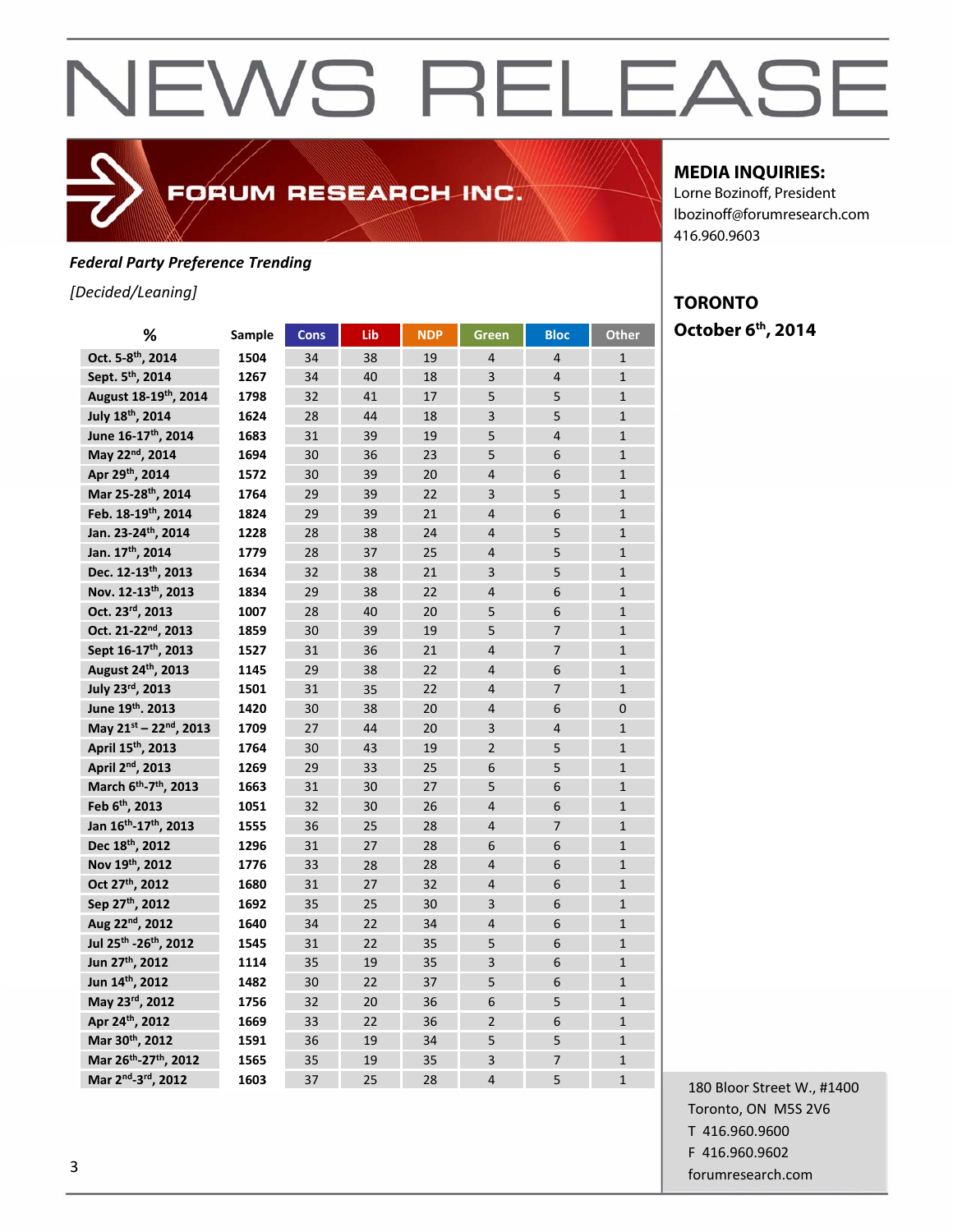### FORUM RESEARCH INC.

#### *Seat Distribution Projection Trending*

| %                                              | <b>Cons</b> | Lib | <b>NDP</b> | Green          | <b>Bloc</b>    | <b>Other</b>   |
|------------------------------------------------|-------------|-----|------------|----------------|----------------|----------------|
| Oct. 5-8 <sup>th</sup> , 2014                  | 132         | 130 | 44         | $\mathbf{1}$   | $\mathbf{1}$   | 0              |
| Sept. 5 <sup>th</sup> , 2014                   | 113         | 162 | 30         | $\overline{1}$ | $\overline{2}$ | $\overline{0}$ |
| August 18-19th, 2014                           | 110         | 142 | 51         | $\mathbf{1}$   | $\overline{4}$ | $\overline{0}$ |
| July 18th, 2014                                | 84          | 192 | 30         | $\mathbf{1}$   | $\mathbf{1}$   | $\overline{0}$ |
| June 16-17 <sup>th</sup> , 2014                | 109         | 142 | 53         | $\mathbf{1}$   | $\overline{3}$ | 0              |
| May 22nd, 2014                                 | 111         | 110 | 75         | $\mathbf{1}$   | 11             | $\overline{0}$ |
| Apr 29th, 2014                                 | 100         | 158 | 39         | $\mathbf{1}$   | 10             | $\overline{0}$ |
| Mar 25-28th, 2014                              | 99          | 159 | 40         | $\mathbf{1}$   | 9              | $\overline{0}$ |
| Feb. 18-19th, 2014                             | 100         | 134 | 51         | $\mathbf{1}$   | 22             | $\overline{0}$ |
| Jan. 23-24th, 2014                             | 104         | 132 | 65         | $\mathbf{1}$   | 6              | $\overline{0}$ |
| Jan. 17th, 2013                                | 111         | 130 | 61         | $\mathbf{1}$   | 5              | $\overline{0}$ |
| Dec. 12-13th, 2013                             | 110         | 147 | 48         | $\mathbf{1}$   | $\overline{2}$ | 0              |
| Nov. 12-13th, 2013                             | 108         | 134 | 53         | $\mathbf{1}$   | 12             | 0              |
| Oct. 23rd, 2013                                | 104         | 146 | 47         | $\overline{1}$ | 10             | $\overline{0}$ |
| Oct. 21-22 <sup>nd</sup> , 2013                | 106         | 147 | 33         | $\mathbf{1}$   | 21             | 0              |
| Sept 16-17 <sup>th</sup> , 2013                | 121         | 102 | 45         | $\mathbf{1}$   | 39             | $\overline{0}$ |
| August 24th, 2013                              | 107         | 127 | 63         | $\mathbf{1}$   | 10             | $\overline{0}$ |
| July 23rd, 2013                                | 129         | 120 | 44         | $\mathbf{1}$   | 14             | $\overline{0}$ |
| June 19th. 2013                                | 113         | 150 | 39         | $\mathbf{1}$   | 5              | $\mathbf 0$    |
| May 21st, 2013                                 | 77          | 192 | 37         | $\mathbf{1}$   | $\mathbf{1}$   | 0              |
| April 15 <sup>th</sup> , 2013                  | 99          | 170 | 35         | $\mathbf{1}$   | 3              | $\overline{0}$ |
| April 2 <sup>nd</sup> , 2013                   | 119         | 117 | 65         | $\mathbf{1}$   | 6              | $\overline{0}$ |
| March 6 <sup>th</sup> -7 <sup>th</sup> , 2013  | 125         | 88  | 76         | $\mathbf{1}$   | 18             | 0              |
| Feb 6th, 2013                                  | 129         | 86  | 81         | $\overline{1}$ | 11             | $\overline{0}$ |
| Jan 16 <sup>th</sup> -17 <sup>th</sup> , 2013  | 144         | 68  | 73         | $\mathbf{1}$   | 22             | $\overline{0}$ |
| Dec 18th, 2012                                 | 129         | 77  | 77         | $\mathbf{1}$   | 24             | $\overline{0}$ |
| Nov 19th, 2012                                 | 138         | 83  | 76         | $\mathbf{1}$   | 10             | 0              |
| Oct 27 <sup>th</sup> , 2012                    | 122         | 76  | 101        | $\mathbf{1}$   | 8              | 0              |
| Sep 27th, 2012                                 | 142         | 66  | 87         | $\mathbf{1}$   | 12             | $\overline{0}$ |
| Aug 22nd, 2012                                 | 140         | 46  | 114        | $\mathbf{1}$   | $\overline{7}$ | $\overline{0}$ |
| July 25 <sup>th</sup> -26 <sup>th</sup> , 2012 | 114         | 58  | 128        | $\mathbf{1}$   | $\overline{7}$ | $\Omega$       |
| June 27th, 2012                                | 144         | 32  | 127        | $\mathbf{1}$   | $\overline{4}$ | 0              |
| June 14th, 2012                                | 114         | 53  | 136        | $\mathbf{1}$   | $\overline{4}$ | $\overline{0}$ |
| May 23rd, 2012                                 | 123         | 42  | 138        | $\mathbf{1}$   | $\overline{4}$ | 0              |
| Apr 24th, 2012                                 | 118         | 54  | 133        | $\mathbf{1}$   | $\overline{2}$ | 0              |
| Mar 30th, 2012                                 | 142         | 36  | 126        | $\mathbf{1}$   | 3              | $\overline{0}$ |
| Mar 26th-27th, 2012                            | 151         | 25  | 120        | $\mathbf{1}$   | 11             | $\overline{0}$ |
| Mar 2 <sup>nd</sup> -3 <sup>rd</sup> , 2012    | 145         | 69  | 78         | $\mathbf{1}$   | 15             | $\overline{0}$ |
| Feb 6 <sup>th</sup> , 2012                     | 151         | 60  | 88         | $\mathbf{1}$   | 8              | 0              |
| Federal Election May 2 <sup>nd</sup> , 2011    | 166         | 34  | 103        | $\mathbf{1}$   | $\overline{4}$ | $\overline{0}$ |

#### **MEDIA INQUIRIES:**

Lorne Bozinoff, President lbozinoff@forumresearch.com 416.960.9603

**TORONTO October 6th, 2014** 

180 Bloor Street W., #1400 Toronto, ON M5S 2V6 T 416.960.9600 F 416.960.9602 example to the contract of the contract of the contract of the contract of the contract of the contract of the contract of the contract of the contract of the contract of the contract of the contract of the contract of the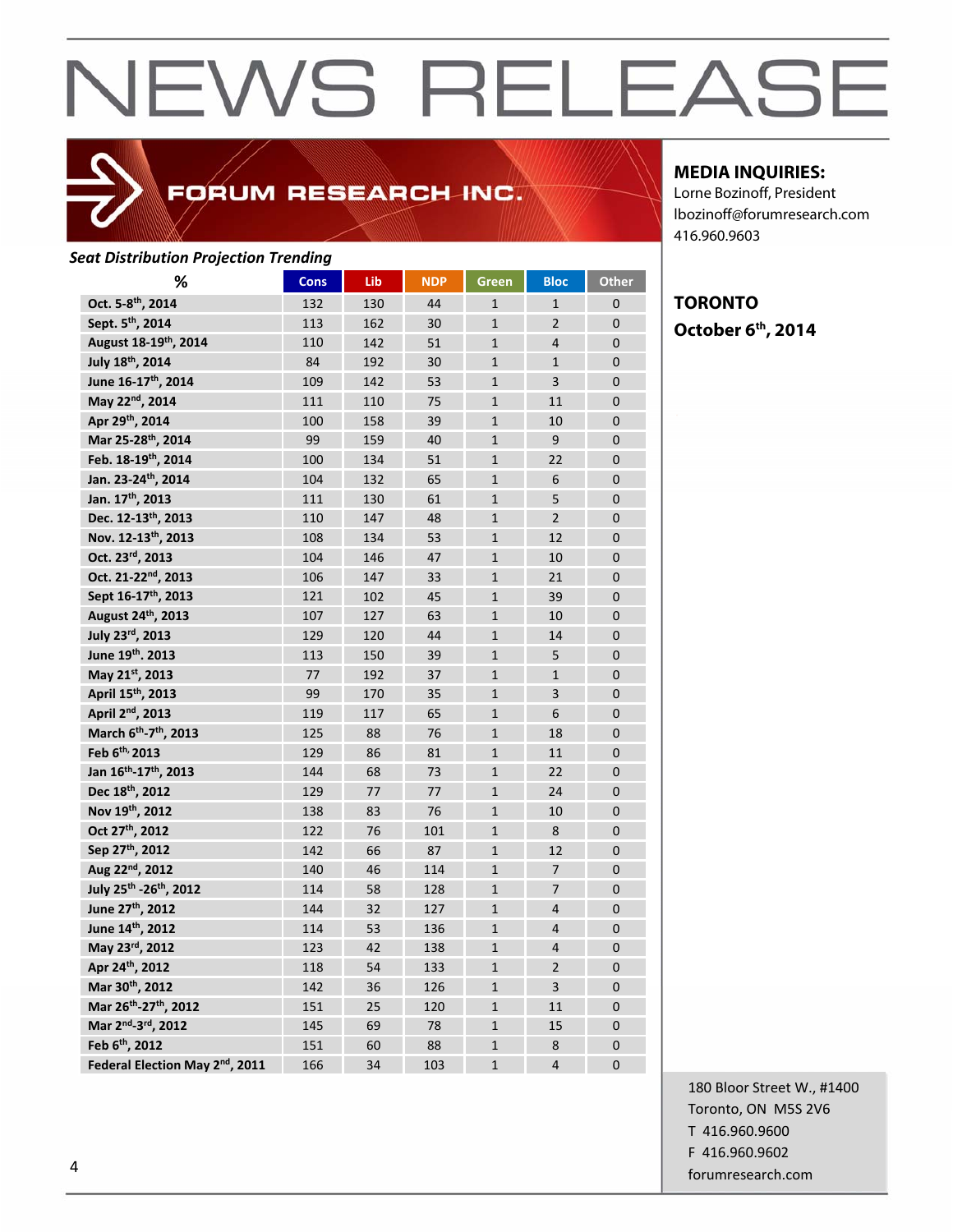### FORUM RESEARCH INC.

#### *Federal Leader Approval Rating Trending (% Approve)*

#### *[All Respondents]*

| %                                              | Sample | <b>Trudeau</b> | <b>Harper</b> | <b>Mulcair</b> |
|------------------------------------------------|--------|----------------|---------------|----------------|
| Oct. 5-8 <sup>th</sup> , 2014                  | 1504   | 44             | 34            | 42             |
| Sept. 5 <sup>th</sup> , 2014                   | 1267   | 44             | 34            | 38             |
| August 18-19th, 2014                           | 1798   | 48             | 35            | 37             |
| July 18th, 2014                                | 1624   | 46             | 33            | 40             |
| June 16-17 <sup>th</sup> , 2014                | 1683   | 43             | 34            | 38             |
| May 22 <sup>nd</sup> , 2014                    | 1694   | 43             | 33            | 43             |
| Apr 29th, 2014                                 | 1572   | 46             | 31            | 44             |
| Mar 25-28th, 2014                              | 1764   | 44             | 33            | 37             |
| Feb. 18-19th, 2014                             | 1824   | 47             | 31            | 42             |
| Jan. 23-24th, 2014                             | 1228   | 43             | 29            | 42             |
| Jan. 17th, 2014                                | 1779   | 45             | 30            | 44             |
| Dec. 12-13th, 2013                             | 1634   | 49             | 32            | 44             |
| Nov. 12-13th, 2013                             | 1834   | 46             | 31            | 41             |
| Oct. 23rd, 2013                                | 1007   | 49             | 34            | 41             |
| Oct 21-22 <sup>nd</sup> , 2013                 | 1859   | 47             | 31            | 36             |
| Sept 16-17 <sup>th</sup> , 2013                | 1527   | 48             | 32            | 36             |
| August 24th, 2013                              | 1189   | 49             | 30            | 37             |
| July 23rd, 2013                                | 1782   | 44             | 31            | 33             |
| June 19th. 2013                                | 1525   | 47             | 33            | 35             |
| May 21st, 2013                                 | 1779   | 49             | 29            | 36             |
| April 15 <sup>th</sup> , 2013                  | 1764   | 46             | 32            | 35             |
|                                                |        | Rae            |               |                |
| April 2 <sup>nd</sup> , 2013                   | 1310   | 40             | 31            | 35             |
| March 6 <sup>th</sup> -7 <sup>th</sup> , 2013  | 1755   | 34             | 34            | 35             |
| Feb 6th, 2013                                  | 1091   | 34             | 33            | 38             |
| Jan 16 <sup>th</sup> -17 <sup>th</sup> , 2013  | 1626   | 32             | 38            | 37             |
| Dec 18th, 2012                                 | 1355   | 39             | 35            | 39             |
| Nov 19th, 2012                                 | 1849   | 35             | 36            | 33             |
| Oct 27 <sup>th</sup> , 2012                    | 1735   | 34             | 36            | 38             |
| Sep 27th, 2012                                 | 1758   | 31             | 39            | 37             |
| Aug 22nd, 2012                                 | 1720   | 32             | 36            | 41             |
| July 25 <sup>th</sup> -26 <sup>th</sup> , 2012 | 1639   | 34             | 32            | 36             |
| June 27th, 2012                                | 1165   | 36             | 35            | 39             |
| June 14th, 2012                                | 1529   | 40             | 31            | 39             |
| May 23rd, 2012                                 | 1836   | 33             | 33            | 41             |
| Apr 24th, 2012                                 | 1669   | 35             | 34            | 41             |
| Mar 30th, 2012                                 | 1675   | 36             | 34            | 32             |
| Mar 26th-27th, 2012                            | 1638   | 32             | 34            | 32             |
| April 24-25 <sup>th</sup> , 2012               | 1744   | 46             | 22            | 30             |

#### **MEDIA INQUIRIES:**

Lorne Bozinoff, President lbozinoff@forumresearch.com 416.960.9603

### **TORONTO October 6th, 2014**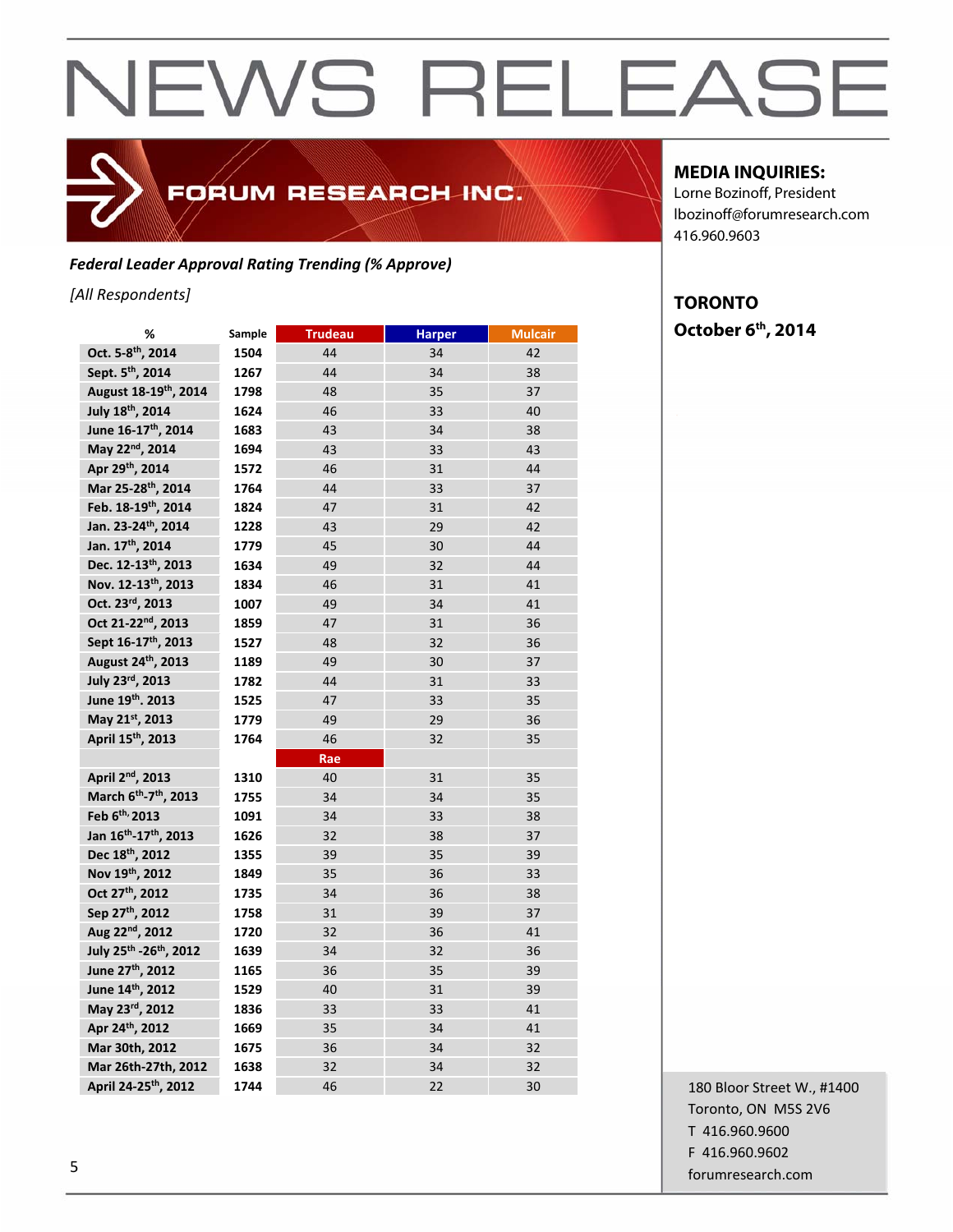### FORUM RESEARCH INC.

#### *Federal Vote Preference*

*'If a federal election were held today, which party are you most likely to vote for?'+' Even though you may not have made up your mind, which party are you leaning towards at this time?'*

#### *[Decided/Leaning]*

#### *Age / Gender*

| %                     | <b>Total</b> | $18 - 34$ | 35-44 | 45-54          | 55-64 | $65+$          | <b>Male</b> | Female         |
|-----------------------|--------------|-----------|-------|----------------|-------|----------------|-------------|----------------|
| Sample                | 1438         | 121       | 156   | 237            | 353   | 571            | 682         | 756            |
| <b>Conservative</b>   | 34           | 22        | 31    | 37             | 38    | 40             | 36          | 32             |
| Liberal               | 38           | 40        | 35    | 38             | 39    | 39             | 38          | 39             |
| <b>New Democratic</b> | 19           | 23        | 23    | 19             | 15    | 17             | 17          | 21             |
| Green                 | 4            | 7         | 6     | $\overline{2}$ | 3     | $\overline{2}$ | 4           | 3              |
| <b>Bloc Quebecois</b> | 4            | 6         | 5     | $\overline{4}$ | 4     | $\overline{2}$ | 4           | $\overline{4}$ |
| <b>Other</b>          | 1            | 1         | 1     | 1              | 1     | $\mathbf{1}$   | 1           | 1              |

#### *Region / Language*

| ℅                     | <b>Total</b> | Atl      | Que | <b>ON</b>      | Man/Sask | AB  | <b>BC</b> | <b>English</b> | <b>French</b> |
|-----------------------|--------------|----------|-----|----------------|----------|-----|-----------|----------------|---------------|
| Sample                | 1438         | 73       | 379 | 509            | 106      | 154 | 217       | 1094           | 344           |
| <b>Conservative</b>   | 34           | 22       | 16  | 41             | 50       | 52  | 35        | 39             | 18            |
| Liberal               | 38           | 53       | 39  | 39             | 32       | 32  | 34        | 40             | 34            |
| <b>New Democratic</b> | 19           | 22       | 25  | 17             | 17       | 9   | 20        | 16             | 28            |
| Green                 | 4            | 2        | 3   | $\overline{2}$ | 1        | 5   | 10        | 4              | 3             |
| <b>Bloc Quebecois</b> | 4            | $\Omega$ | 16  | 0              | $\Omega$ | 0   | 0         | 0              | 17            |
| Other                 |              |          | 1   | 1              | 0        | 2   | 1         |                |               |

#### *Past Federal Vote*

| %                     | <b>Total</b>   | <b>Conservative</b> | Liberal NDP   |          | <b>Green</b>   | <b>Bloc</b>  | <b>Other</b> |
|-----------------------|----------------|---------------------|---------------|----------|----------------|--------------|--------------|
| Sample                | 1438           | 519                 | 358           | 276      | 60             | 73           | 66           |
| <b>Conservative</b>   | 34             | 82                  | 8             | 3        | $\overline{4}$ | 8            | 27           |
| Liberal               | 38             | 12                  | 80            | 36       | 31             | 18           | 37           |
| <b>New Democratic</b> | 19             | 5                   | 8             | 57       | 17             | 23           | 15           |
| Green                 | 4              | $\Omega$            | $\mathcal{P}$ | 3        | 38             | $\mathbf{1}$ | 8            |
| <b>Bloc Quebecois</b> | $\overline{4}$ | $\Omega$            | 1             | 1        | 9              | 49           | 6            |
| Other                 | 1              | $\Omega$            | $\Omega$      | $\Omega$ | $\Omega$       | 0            | 7            |

#### **MEDIA INQUIRIES:**

Lorne Bozinoff, President lbozinoff@forumresearch.com 416.960.9603

#### **TORONTO October 6th, 2014**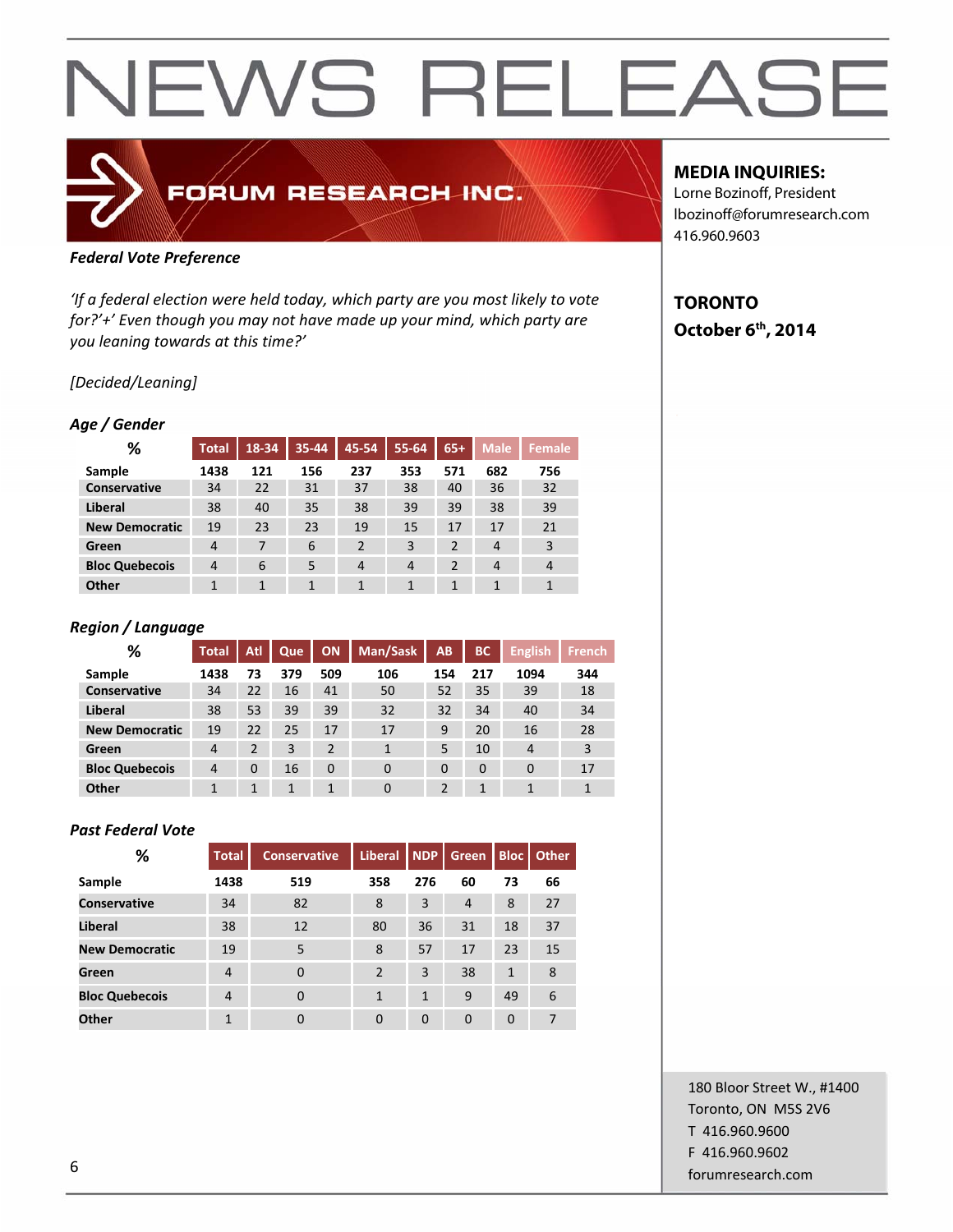

#### *Approval of Stephen Harper*

*'Do you approve or disapprove of the job Stephen Harper is doing as Prime Minister?'*

#### *[All Respondents]*

#### *Age / Gender*

| %                 | <b>Total</b> | 18-34 | 35-44 | 45-54 | 55-64 | $65+$ | Male | <b>Female</b> |
|-------------------|--------------|-------|-------|-------|-------|-------|------|---------------|
| Sample            | 1504         | 130   | 162   | 251   | 367   | 594   | 703  | 801           |
| Approve           | 34           | 22    | 33    | 38    | 40    | 42    | 37   | 31            |
| <b>Disapprove</b> | 57           | 68    | 57    | 53    | 52    | 48    | 54   | 59            |
| Don't know        | 9            | 10    | 10    | 8     | 8     | 10    |      | 10            |

#### *Region / Language*

| %                 | Total | Atl | Que | <b>ON</b> | Man/Sask | <b>AB</b> | BC  | <b>English</b> | <b>French</b> |
|-------------------|-------|-----|-----|-----------|----------|-----------|-----|----------------|---------------|
| Sample            | 1504  | 79  | 397 | 530       | 110      | 162       | 226 | 1143           | 361           |
| Approve           | 34    | 24  | 22  | 41        | 48       | 46        | 25  | 37             | 23            |
| <b>Disapprove</b> | 57    | 73  | 70  | 48        | 44       | 47        | 64  | 54             | 69            |
| Don't know        | 9     |     | 8   | 11        |          |           | 10  | 10             | 8             |

#### *Federal Vote Preference*

| %                 | <b>Total</b> | Conservative | <b>Liberal</b> | <b>NDP</b> | Green | <b>Bloc</b> | Other |
|-------------------|--------------|--------------|----------------|------------|-------|-------------|-------|
| Sample            | 1504         | 503          | 500            | 258        | 83    | 53          | 41    |
| <b>Approve</b>    | 34           | 85           | 13             | 10         | 19    | 10          | 25    |
| <b>Disapprove</b> | 57           | 9            | 79             | 82         | 78    | 84          | 55    |
| Don't know        | 9            | b            | 9              | 9          | 3     | 6           | 20    |

**MEDIA INQUIRIES:** 

Lorne Bozinoff, President lbozinoff@forumresearch.com 416.960.9603

#### **TORONTO October 6th, 2014**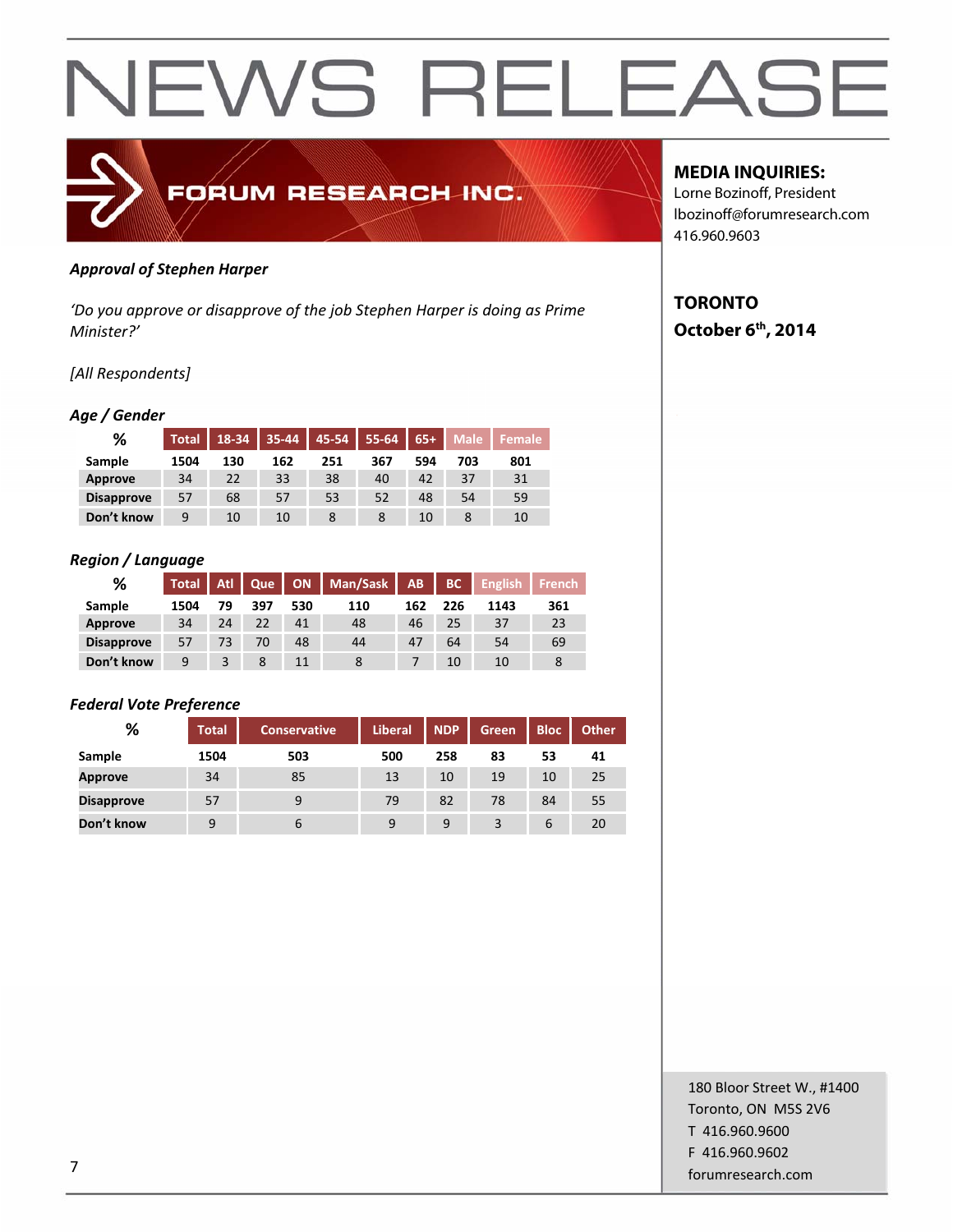

#### *Approval of Tom Mulcair*

*'Do you approve or disapprove of the job Tom Mulcair is doing as Leader of the Opposition?'*

#### *[All Respondents]*

#### *Age / Gender*

| %                 | <b>Total</b> | 18-34 | 35-44 | 45-54 | 55-64 | $65+$ | <b>Male</b> | Female |
|-------------------|--------------|-------|-------|-------|-------|-------|-------------|--------|
| Sample            | 1504         | 130   | 162   | 251   | 367   | 594   | 703         | 801    |
| <b>Approve</b>    | 42           | 39    | 45    | 43    | 43    | 41    | 48          | 37     |
| <b>Disapprove</b> | 31           | 27    | 29    | 29    | 36    | 38    | 34          | 27     |
| Don't know        | 27           | 34    | 26    | 29    | 21    | 21    | 18          | 36     |

#### *Region / Language*

| %                 | <b>Total</b> | Atl | Que |     | ON   Man/Sask | AB  | BC  | <b>English</b> | French |
|-------------------|--------------|-----|-----|-----|---------------|-----|-----|----------------|--------|
| Sample            | 1504         | 79  | 397 | 530 | 110           | 162 | 226 | 1143           | 361    |
| Approve           | 42           | 43  | 56  | 39  | 32            | 28  | 38  | 37             | 59     |
| <b>Disapprove</b> | 31           | 23  | 22  | 37  | 45            | 36  | 23  | 34             | 21     |
| Don't know        | 27           | 34  | 22  | 24  | 23            | 36  | 39  | 29             | 20     |

#### *Federal Vote Preference*

| %                 | <b>Total</b> | <b>Conservative</b> | <b>Liberal</b> | <b>NDP</b> | Green | <b>Bloc</b> | <b>Other</b> |
|-------------------|--------------|---------------------|----------------|------------|-------|-------------|--------------|
| Sample            | 1504         | 503                 | 500            | 258        | 83    | 53          | 41           |
| <b>Approve</b>    | 42           | 21                  | 48             | 73         | 41    | 41          | 30           |
| <b>Disapprove</b> | 31           | 57                  | 24             | 9          | 24    | 38          | 26           |
| Don't know        | 27           | 21                  | 28             | 18         | 34    | 21          | 45           |

#### **MEDIA INQUIRIES:**

Lorne Bozinoff, President lbozinoff@forumresearch.com 416.960.9603

#### **TORONTO October 6th, 2014**

180 Bloor Street W., #1400 Toronto, ON M5S 2V6 T 416.960.9600 F 416.960.9602 **forumresearch.com** and the set of the set of the set of the set of the set of the set of the set of the set of the set of the set of the set of the set of the set of the set of the set of the set of the set of the set of